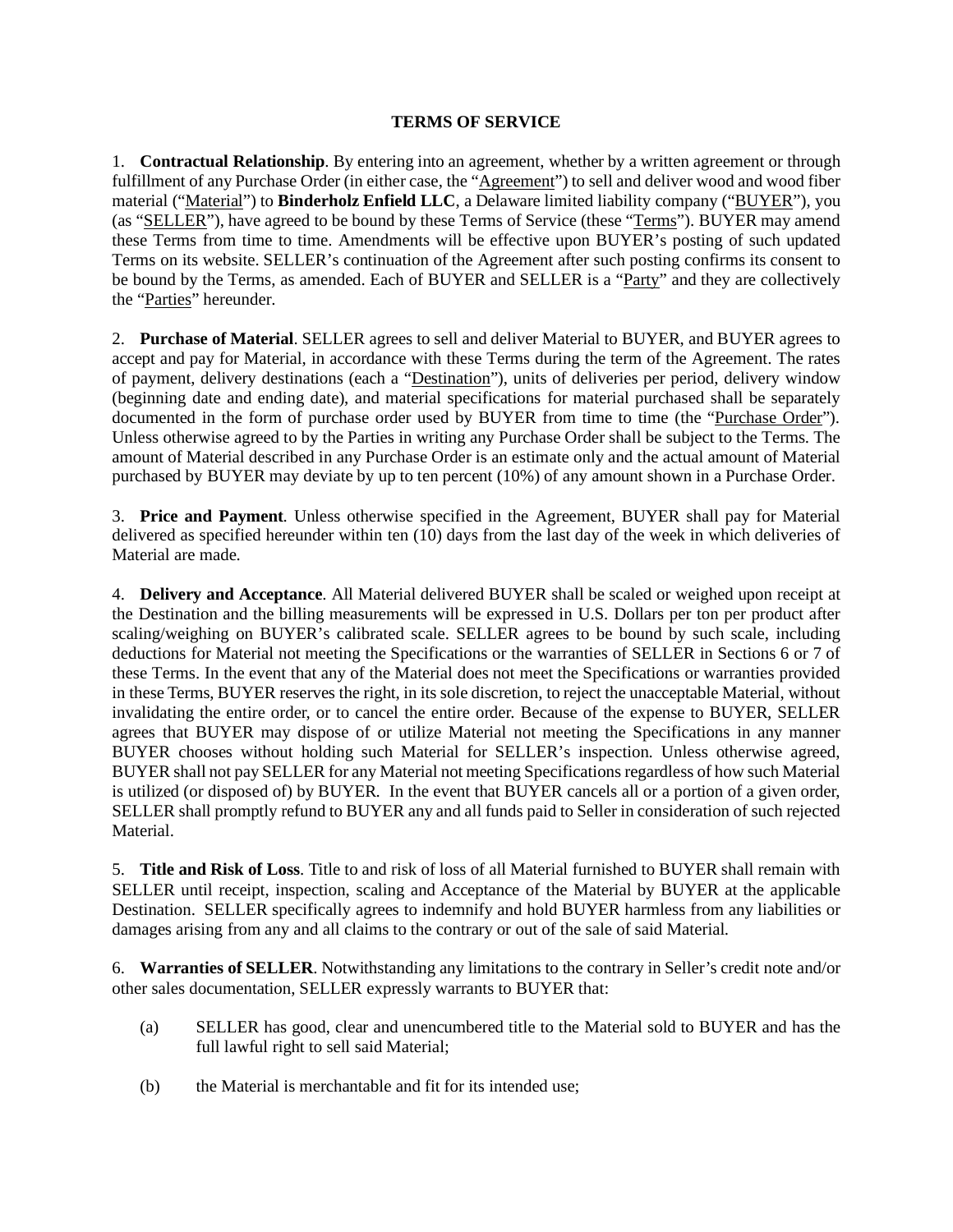- (c) the procurement and delivery of the Material conforms to all Applicable Laws and Best Management Practices relating to the procurement and sale of timber or timber-derived materials; and
- (d) all round wood used in its operation and products derived from and delivered to BUYER's operations are harvested by loggers who are in full compliance with the applicable State Implementation Committee's standards under the Sustainable Forestry Initiative Program, including the Best Management Practices.
- 7. **Confirmation of Sourcing**. With respect to the sourcing of the Material, SELLER expressly warrants to BUYER and agrees as follows:
	- (a) the origin of the Material supplied is known to the BUYER and verifiable (by documentation if necessary);
	- (b) no Material is the result of illegal felling;
	- (c) no Material has been sourced from any of the following areas: (i) any area, where human and basic rights are violated or in which the ILO conventions concerning the employee rights are not applied with respect to the treatment of the employees (especially ILO Convention No. 138 concerning the minimum age for admission to employment); (ii) any protected forests; (iii) forests including genetically manipulated tree substance; and (iv) any tree stands treated with radiation or with other than accepted control substances;
	- (d) the Material does not originate from uses, which jeopardize the transformation of forest into other types of vegetation (deforestation) and/or the biodiversity of the impact area;
	- (e) the use and production of the raw material does not adversely affect the rights of third parties, in particular the rights of indigenous peoples;
	- (f) the raw material does not originate from the management of areas, which according to law have a high environmental and cultural value or from felling of protected and endangered species, including CITES requirements;
	- (g) the material supplied does not contain any genetically modified organisms;
	- (h) in furtherance of the applicable forestry certification standards, tree-felling by upstream suppliers shall be subject to third party monitoring and audit;
	- (i) SELLER shall promptly notify Buyer regarding any changes to the composition or origin of Material or any change of any upstream supplier;
	- (j) SELLER shall accept and allow direct or third party audits regarding the originality of the Material;
	- (k) SELLER certifies that all round wood used in its operation and products derived from and delivered to BUYER's operations are harvested by loggers who are in full compliance with the applicable State Implementation Committee's standards under the Sustainable Forestry Initiative ("SFI") Program, including the Best Management Practices; and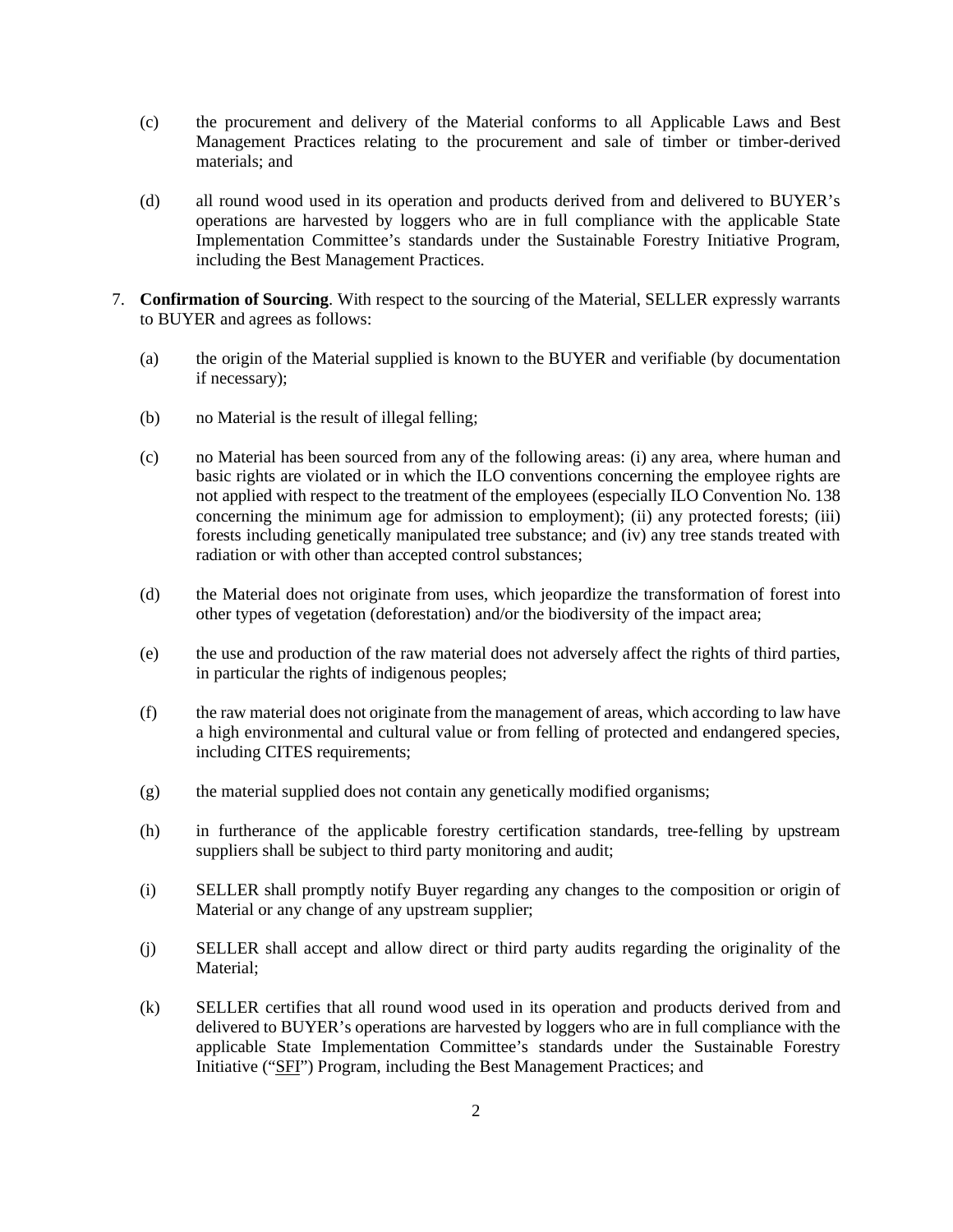(l) Upon request of BUYER, SELLER shall provide documentation of compliance to the third party auditor designated by the BUYER with respect to SFI compliance.

8. **Compliance with Laws**. SELLER agrees to comply with all Applicable Laws and the Best Management Practices and SELLER specifically agrees to indemnify and hold BUYER harmless from any claims, liabilities or expenses arising out of the violation of any such laws, rules, regulations and practices by SELLER its officers, agents, employees and/or contractors.

9. **Independent Vendor**. The Parties agree that SELLER is an independent vendor and that nothing contained in the Agreement or these Terms shall be deemed to create or imply any other relationship between SELLER and BUYER.

10. **Termination**. Either Party may cancel the Agreement or reduce the amount of Material delivered or accepted under the Agreement at any time by giving written notice to the other Party at least (5) Business Days in advance of the effective date for such termination or the reduction of the amount of Material to be delivered pursuant thereto. BUYER may terminate the Agreement immediately upon a breach of these Terms. In addition, BUYER may terminate or renegotiate the Price outlined in the Agreement, in its sole discretion, immediately, without penalty, upon the occurrence and continuance of a Market Influencing Forestry Event.

11. **Safety Rules**. SELLER, its officers, agents, employees and contractors shall comply with (a) the safety regulations of the U.S. Occupational Safety and Health Administration and any similar State law by wearing proper safety equipment, and will become familiar, and (b) any and all established safety rules, procedures and practices of BUYER for unloading at the Destination, including the truck loading specifications of BUYER (collectively, the "Safety Rules"). Upon failure by SELLER (or its officers, agents, employees and contractors) to comply with the Safety Rules, BUYER shall have the right to refuse to unload and accept delivery of SELLER's Material and BUYER shall not be liable to SELLER for any payment in respect of such delivery nor be considered to be in breach of these Terms for failure to accept delivery.

12. **Indemnity**. To the fullest extent permitted by law, SELLER shall defend with counsel reasonably acceptable to BUYER and indemnify and hold harmless BUYER, BUYER's affiliates, officers, directors, shareholders, members, successors-in-interest, assigns, partners, agents, contractors, consultants and employees of any of them (individually, an "Indemnitee" and collectively, the "Indemnitees") from and against claims, demands, damages, losses, suits, judgments, awards and expenses, including but not limited to attorneys' fees, arising out of or resulting from SELLER's actions or inactions, provided that such claim, damage, loss, suit, judgment, award or expense is attributable to bodily injury, sickness, disease or death, or to injury to or destruction of tangible property, including loss of use resulting therefrom, but only to the extent caused in whole or in part by the actions or inactions of SELLER, its consultants, subcontractors or independent contractors, any of their agents, representatives, affiliates, contractors and/or, anyone directly or indirectly employed by them, or anyone for whose acts they may be liable, regardless of whether or not such claim, damage, loss, or expense is caused in part by a Party indemnified hereunder. Such obligation shall not be construed to negate, abridge, or reduce other rights or obligations of indemnity which would otherwise exist as to a Party or person described in this Section 12. In claims against any Indemnitee by an employee of SELLER, a consultant or subcontractor of SELLER, anyone directly or indirectly employed by them, or anyone for whose acts they may be liable, the indemnification obligation hereunder shall not be limited by a limitation on amount or type of damages, compensation or benefits payable by or for SELLER, its consultant or subcontractor under workers' compensation acts, disability benefit acts or other employee benefit acts.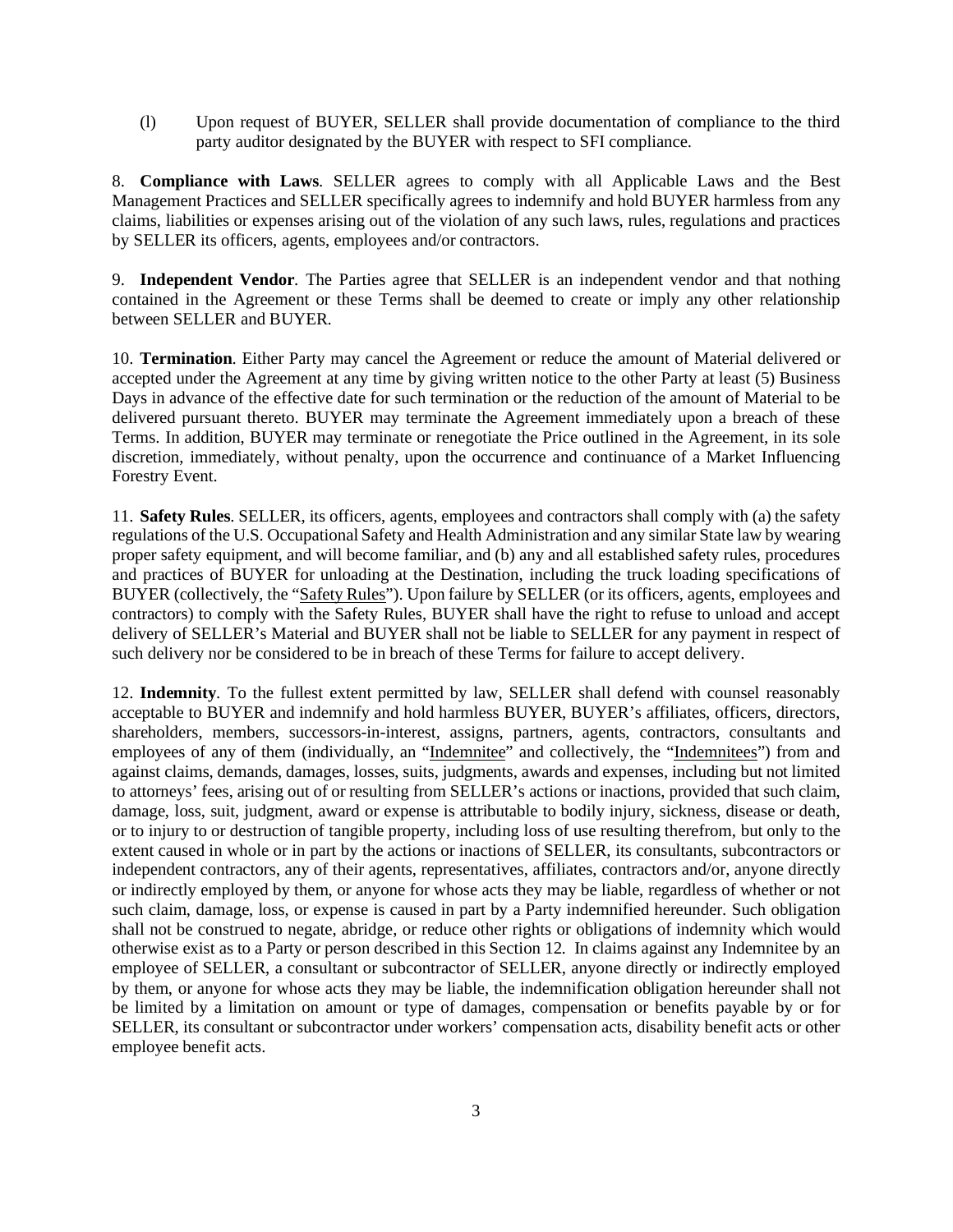13. **Insurance**. SELLER shall maintain adequate workers' compensation insurance and other forms and types of general commercial liability insurance as more particularly set forth herein to fully protect, pay, reimburse, and indemnify BUYER and SELLER from all liability of any nature arising as a result of SELLER'S operations to harvest and deliver the Material and SELLER shall provide proof of adequate insurance to BUYER upon request. SELLER shall, at all times during the term of the Agreement, maintain the following insurance and provide to BUYER a certificate of insurance in form acceptable to BUYER, evidencing such insurance prior to commencing activities hereunder, and periodically as needed thereafter to show continuing coverage:

- (a) Commercial General Liability Insurance with a minimum limit of **\$1,000,000** per occurrence for bodily injury and property damages, and with Products and Completed Operations and Aggregate Liability coverages, and shall name Buyer as an additional insured on such policy using Endorsement CG 20 26 11 85, with such insurance being primary to and not in excess of any other insurance available to BUYER;
- (b) Worker's Compensation and Employers' Liability Insurance, as prescribed by applicable law, at the statutory limits. Such insurance shall contain a waiver of the right of subrogation against BUYER and an assignment of statutory lien, if applicable; and
- (c) Automobile Liability Insurance, covering all owned, non-owned, hired and leased vehicles with a minimum combined single limit for Bodily Injury and Property Damage of **\$1,000,000** per accident, with Contractual Liability coverage;
- (d) Employers' Liability with policy limits not less than One Million Dollars (\$1,000,000) each accident, and One Million Dollars (\$1,000,000) each employee; and
- (e) Excess or umbrella coverage, with policy limits of not less than One Million Dollar (\$1,000,000) each occurrence and One Million Dollars (\$1,000,000) general aggregate, providing excess coverage for Commercial General Liability, Automobile Liability and Employer's Liability. The excess policy shall not require the exhaustion of the underlying limits only through the actual payment by the underlying insurers.

At the time of commencement or renewal of any Agreement, SELLER shall provide certificates of insurance acceptable to BUYER evidencing compliance with the requirements in this Section 13. To the fullest extent permitted by law, SELLER shall cause the commercial liability coverage required by this Section 13 to include BUYER as additional insured for claims caused in whole or in part by SELLER's negligent acts or omissions. The additional insured coverage shall be primary and non-contributory to any of BUYER's general liability insurance policies and shall apply to both ongoing and completed operations. If BUYER is damaged by the failure of SELLER or any subcontractor or consultant to purchase or maintain insurance required under this Agreement, then SELLER shall bear all reasonable costs, including but not limited to attorneys' fees, consultant fees and court and settlement expenses, attributable thereto. BUYER and SELLER agree to waive all rights against (1) each other and any of their subcontractors or consultants, agents, and employees, each of the other, for damages caused by fire, or other causes of loss, to the extent those losses are covered by property insurance, except such rights as they have to proceeds of such insurance. This waiver of subrogation shall be effective as to a person or entity (1) even though that person or entity would otherwise have a duty of indemnification, contractual or otherwise, (2) even though that person or entity did not pay the insurance premium directly or indirectly, or (3) whether or not the person or entity had an insurable interest in the damaged property.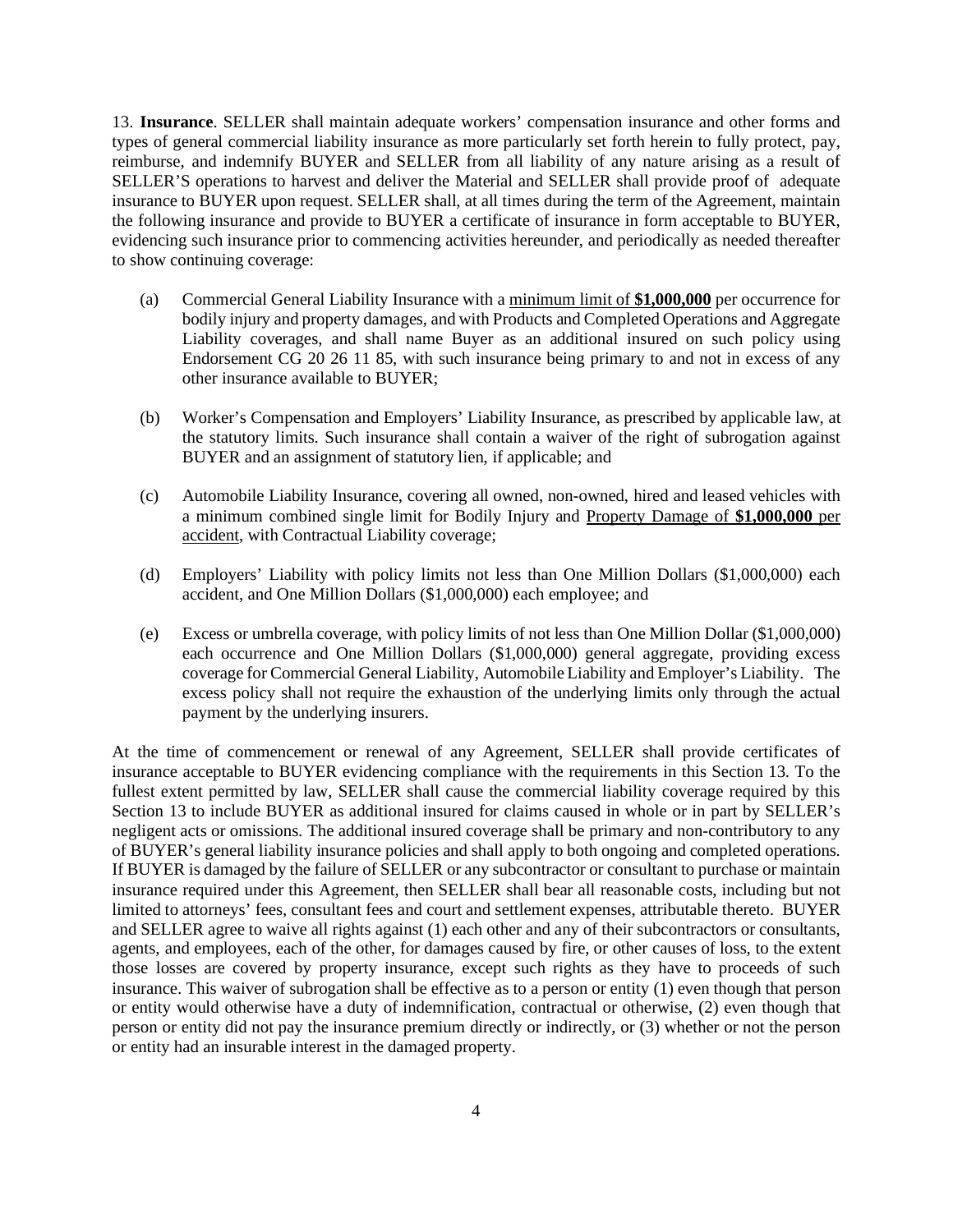Such insurance coverages shall be independent of the indemnity provisions set forth in Section 12 of these Terms and are not designed solely to guarantee payment of SELLER'S indemnity obligations. If SELLER or any agent or subcontractor of SELLER, operates without the insurance required in this Section 13, or if any insurance required herein lapses during the term of the Agreement, SELLER shall be in breach of these Terms and BUYER may immediately terminate the Agreement.

14. **Taxes**. Unless otherwise agreed, SELLER covenants and warrants that all ad valorem taxes and special assessments and documentary stamp taxes, pertaining to the purchase, sale, severance and delivery of the Material sold pursuant to these Terms, have been paid or will be paid in accordance with the laws, rules, and regulations governing the taxing jurisdiction having authority (if any) over the Material produced and that all reports, tax forms and other documents required by said authorities have or will be filed in a timely manner.

15. **Damages**. BUYER shall not be liable to SELLER for special or incidental damages, lost profits, production or revenues or consequential damages arising, directly or indirectly, out of or in connection with the Agreement or these Terms. For the purposes of this Section 15, SELLER shall be defined to include SELLER, its subsidiaries, affiliates, contractors and subcontractors and related companies and their respective officers, directors, agents and employees.

16. **Alcohol, Drug, and Firearm Policy**. SELLER hereby agrees that SELLER is aware of BUYER's policy that being under the influence of, bringing in, possessing, providing, manufacturing, or other production of, buying, selling or using alcoholic beverages, unauthorized drugs or controlled substances, and/or possession of firearms on property owned, leased or controlled by BUYER is strictly prohibited. SELLER understands and agrees that SELLER, its officers, agents, employees and contractors will follow this policy during the term of the Agreement.

17. **Force Majeure.** The Parties shall use reasonable best efforts to mitigate the effects of the Force Majeure, and if the cause of Force Majeure can be minimized or remedied, the Parties shall use reasonable best efforts to do so promptly. Subject to the provisions of this Section 17, neither Party shall be liable hereunder for a delay in or failure of performance of its obligations hereunder that is caused by Force Majeure. The quantity of any Material otherwise required to be purchased or delivered under an Agreement shall be reduced as a result of Force Majeure for the period during which such Force Majeure is in effect and continuing (such period, the "Force Majeure Period"), based on the respective quantity for each Calendar Year in which such Force Majeure is in effect, prorated (if applicable) for the portion of such year constituting all or part of such Force Majeure Period. Force Majeure shall not relieve a Party of its obligations or liability under an Agreement unless such Party shall give notice (including a reasonable description of such Force Majeure) to the other Party as soon as reasonably possible and in any event within fifteen (15) days of the occurrence of such Force Majeure. Upon request, the Party whose obligations were suspended shall provide the other Party with a plan for remedying the effects of such Force Majeure. The Party prevented from performing by Force Majeure shall keep the other Party advised by written notice of all matters affecting such Force Majeure, and the extent of the delay by reason thereof. Such Party shall notify the other Party in writing of the termination of such Force Majeure within ten (10) days after such termination.

18. **Governing Law**. The Agreement and these Terms shall be construed under, subject to, and governed by the laws of the State of North Carolina. Except as otherwise provided for herein, each party hereto hereby consents and submits to the jurisdiction of the federal or state courts of the State of North Carolina, and expressly waives any right to challenge the venue and jurisdiction of any federal or state court in the State of North Carolina.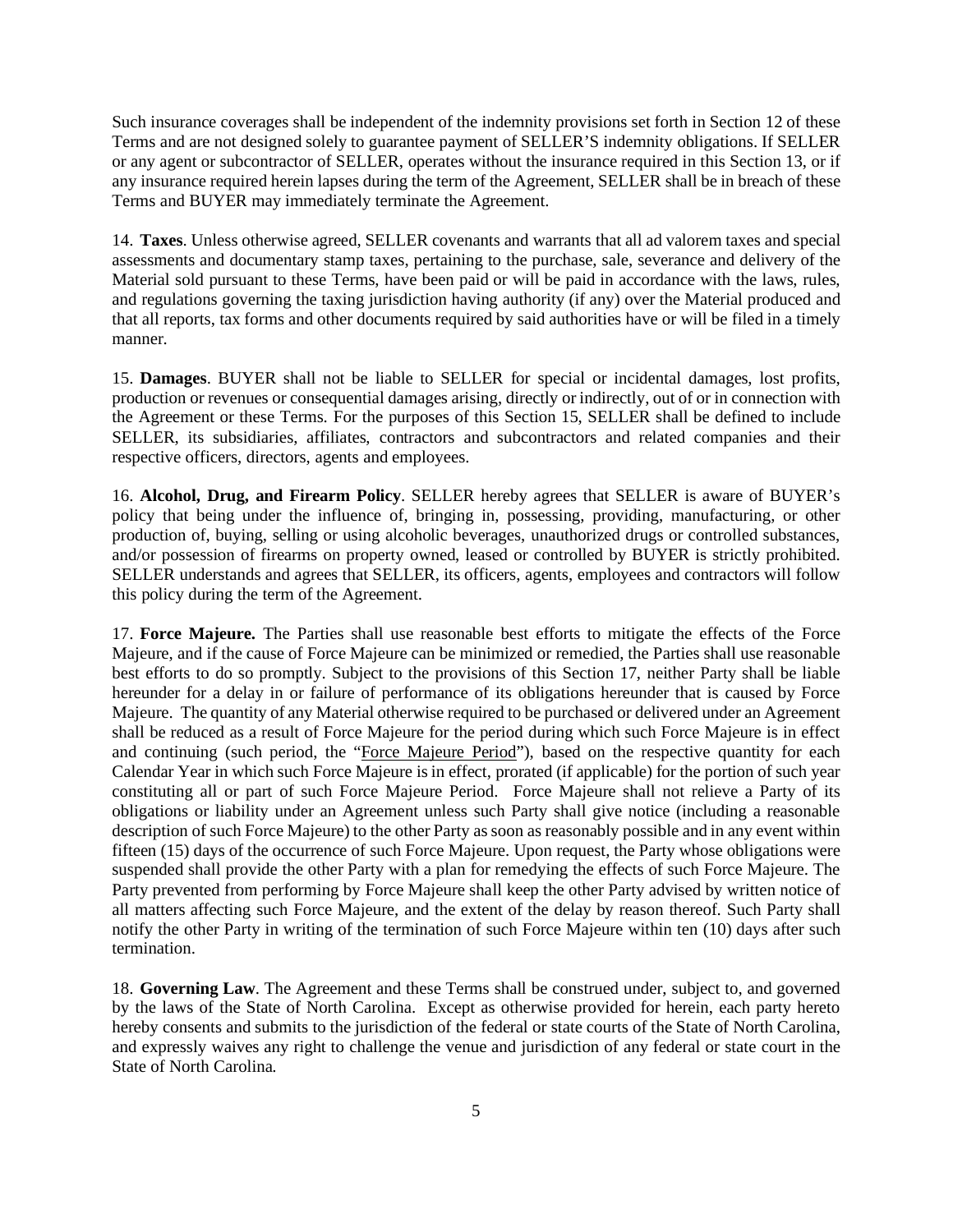19. **Arbitration**. Any controversy or claim arising out of or relating to the Agreement and these Terms, including without limitation any dispute concerning the construction, validity, interpretation, enforceability or breach of the same, shall be exclusively resolved by binding arbitration administered by the American Arbitration Association in accordance with its most current Commercial Arbitration Rules before one (1) arbitrator, and judgment on the award rendered by the arbitrator may be entered in any court having jurisdiction thereof. Within ten (10) days after the commencement of the arbitration, the Parties shall select the arbitrator by mutual agreement. If unable to a agree on the arbitrator, the AAA shall select the arbitrator. Unless otherwise agreed to by the Parties, the arbitrator shall be a state forester or timber consultant. This agreement to arbitrate shall be specifically enforceable. A Party may apply to any court with jurisdiction for interim or conservatory relief, including without limitation a proceeding to compel arbitration. It is specifically understood and agreed that any Party may enforce any award rendered pursuant to the arbitration provision of this Section 19 by bringing suit in any court of competent jurisdiction. The place of arbitration shall be Charlotte, North Carolina, and the arbitration shall be conducted in English. The laws of the State of North Carolina shall apply without regard to principles of conflict of law. The Parties agree that R-37 and R-38 of the Commercial Arbitration Rules providing for interim and emergency relief shall apply to the proceedings, if necessary. The Parties agree that the arbitrator shall have the authority to grant injunctive or other forms of equitable relief to any Party. The arbitrator shall have no authority to award punitive, consequential, special or indirect damages. The cost of the arbitration proceeding and any proceeding in court to confirm or to vacate any arbitration award, as applicable (including, without limitation, reasonable attorneys' fees and costs), shall be borne by the unsuccessful Party, as determined by the arbitrator, and shall be awarded as part of the arbitrator's award. This Section 19 shall survive the termination or cancellation of the Agreement.

20. **Notices**. Any and all notices, requests, demands or other communications required or permitted to be given (each, a "Notice") shall be in writing and shall be deemed to have been given on the earlier to occur of (a) if delivered personally, the date of the actual delivery to such Party, (b) if mailed, three (3) Business Days after the date mailed by certified or registered U.S. mail, return receipt requested, with postage prepaid, (c) if sent with a nationally recognized overnight courier services, fees prepaid, the first Business Day following receipt of the notice by the courier service for delivery or (d) if by electronic transmission (including email), on the day of such electronic transmission, and addressed to the intended recipient at the address specified for Notice by each Party in the Agreement.

21. **Successors and Assigns**. These Terms shall be binding on and inure to the benefit of the heirs, legal representatives, successors and assigns of the Parties hereto, except no Agreement shall not be assigned by Seller without the written consent of Buyer, which consent shall not be withheld unreasonably.

22. **Entire Agreement**. These Terms are intended by the Parties hereto to be, an integration of any and all prior agreements and understandings, oral or written, with respect to the sale, purchase and delivery of the Material as provided herein.

23. **Defined Terms**. Capitalized terms used but not otherwise defined herein shall have the following meanings:

- (a) "Acceptance" shall mean an acceptance act (including by email), for which the measurement result has been finally solved in a manner in which the acceptance document has been drafted or the acceptance certificate has been signed for any Material that is not subject to deductions or rejection by Buyer.
- (b) "Applicable Laws" shall mean any all applicable federal, State, and local laws, rules, and regulations, including, but not limited to, the laws of the State of North Carolina (including